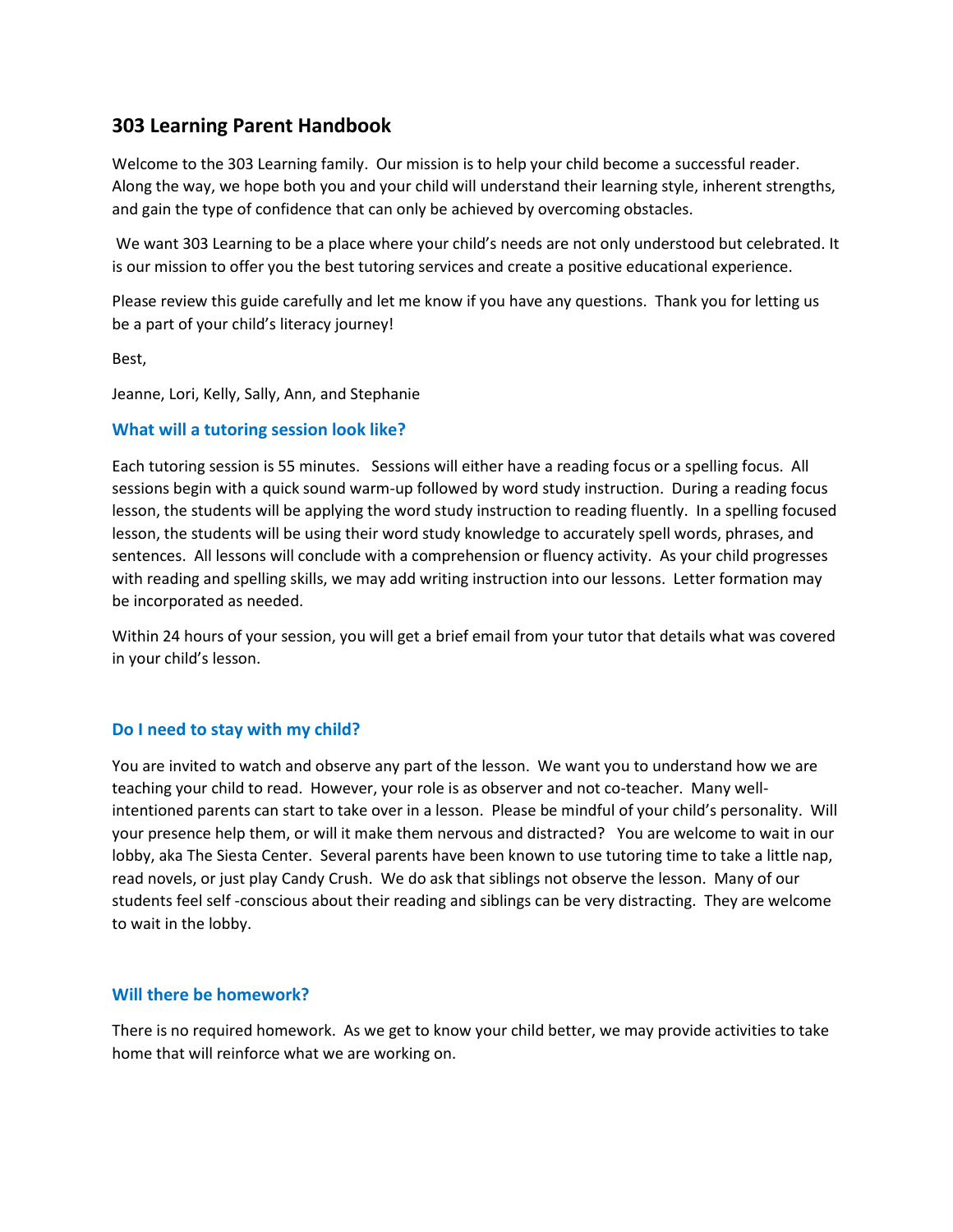Please do not underestimate the value of reading TO your child for 10-20 minutes a night. Dyslexic children have trouble decoding text, but they often have the ability to understand what is being read to them. Reading to your child will foster a love reading, improve comprehension and vocabulary, and will help your child to transfer the skills they learn in tutoring to everyday reading tasks.

We can't emphasize this enough. In the beginning do not force your child to read to you. You need to read them. Most of our students have very negative feelings about reading. If you force them to read, they will continue to have these negative feelings and see themselves as a non-reader. During the first few months of tutoring one of your most important jobs is for your child to begin to see reading as something positive. We will let you know when it is time to start doing partner reading with your child. When it is time to do partner reading, we will provide students with Controlled Text Readers. These readers reinforce the skills being taught during the lesson.

Many of our students require help with letter formation (printing skills). These skills can be easily practiced at home, but they require supervision to ensure that the letters are formed correctly. While children are often given instruction on letter formation in school, there is rarely enough time in the school day for students to get the necessary practice. Children with dyslexia have difficulties remembering how to spell certain words. This problem is compounded when students have to remember how to form the letters as well. Time spent learning handwriting skills is time well spent. Keyboarding does not create the same pathways as handwriting.

## **What is the payment policy?**

Invoices are sent by email at the first of the month. Payment is due by the 10<sup>th</sup> of the month. During the school year, we use a tuition-based model. This system allows you to know exactly what your monthly payments will be. Lessons must be paid in advance via check or through Tutorbird. Please see the scale below for your tuition price.

We understand that summer is a time for vacation, sports, and camps. Therefore, in the summer, we will use a pay as you go model.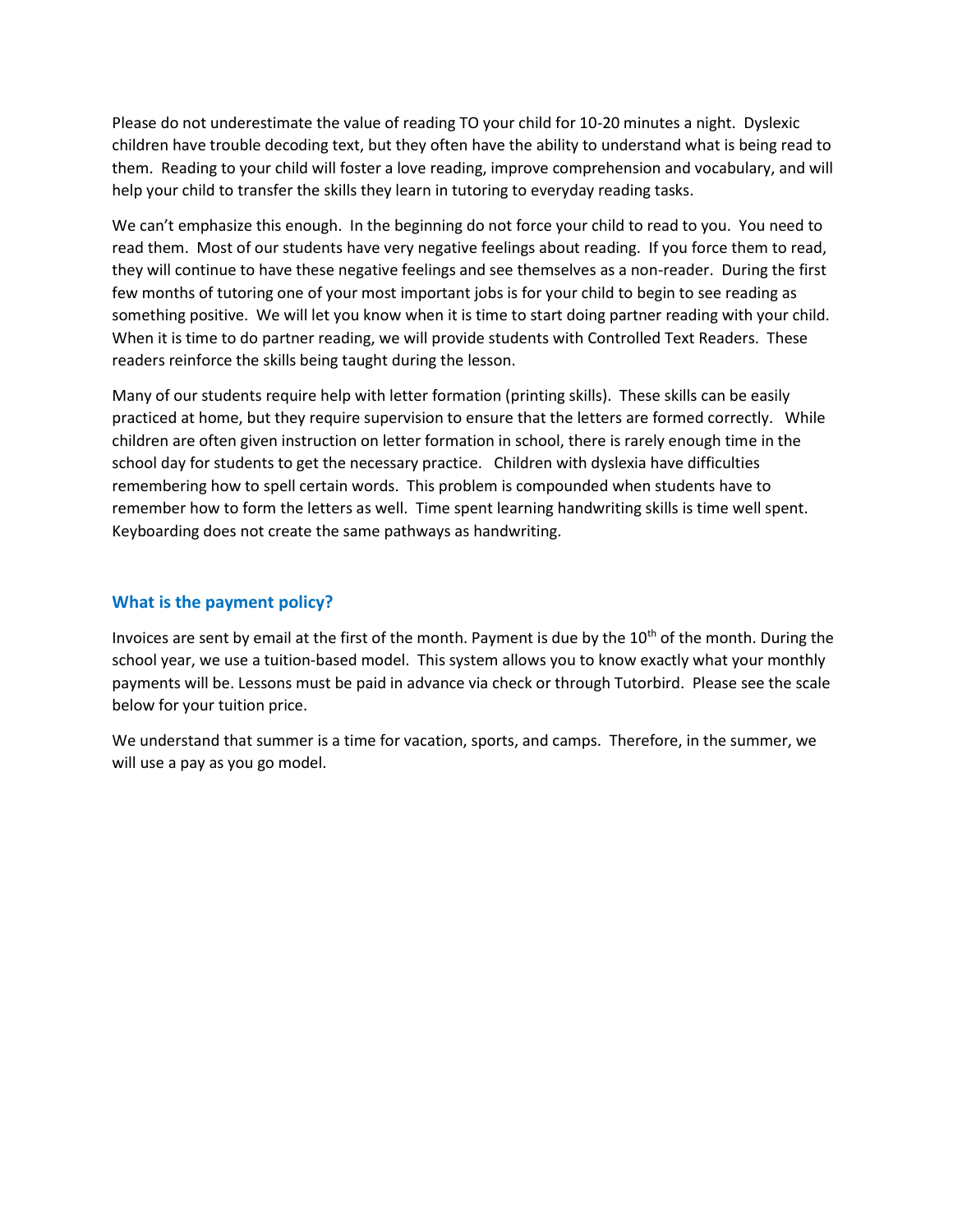# 303 Learning - School Year Calendar

## Monday/Wednesday Schedule

2022-2023 School Year

| Fall        |         |                         | <b>Spring</b> |                |                      |
|-------------|---------|-------------------------|---------------|----------------|----------------------|
| Week        | Lessons | <b>Notes</b>            | Week          | Lessons        | <b>Notes</b>         |
| $9/5 - 9/9$ | 1       | Labor Day 9/5           | $1/9 - 1/13$  | 2              |                      |
| 9/12-9/16   | 2       |                         | $1/16 - 1/20$ | 1              | MLK 1/16             |
| 9/19-9/23   | 2       |                         | $1/23-1/27$   | 2              |                      |
| 9/26-9/30   | 2       |                         | $1/30 - 2/3$  | 2              |                      |
| 10/3-10/7   | 2       |                         | $2/6 - 2/10$  | 2              |                      |
| 10/10-10/14 | 2       |                         | $2/13 - 2/17$ | 2              |                      |
| 10/17-10/21 | 0       | <b>Fall Break</b>       | 2/20-2/24     | 1              | Presidents' Day 2/20 |
| 10/24-10/28 | 2       |                         | $2/27 - 3/3$  | $\overline{2}$ |                      |
| 10/31-11/4  | 1       | Halloween 10/31         | $3/6 - 3/10$  | $\overline{2}$ |                      |
| 11/7-11/11  | 2       |                         | $3/13 - 3/17$ | $\overline{2}$ |                      |
| 11/14-11/18 | 2       |                         | 3/20-3/24     | 0              | <b>Spring Break</b>  |
| 11/21-11/25 | 0       | Thanksgiving            | $3/27 - 3/31$ | 2              |                      |
| 11/28-12/2  | 2       |                         | $4/3 - 4/7$   | 2              |                      |
| 12/5-12/9   | 2       |                         | $4/10 - 4/14$ | 2              |                      |
| 12/12-12/16 | 2       |                         | $4/17 - 4/21$ | 2              |                      |
| 12/19-12/24 | 1       | Holiday Break 12/21-1/6 | $4/24 - 4/28$ | $\overline{2}$ |                      |
| 12/26-12/30 | 0       | Holiday Break 12/21-1/6 |               |                |                      |
| $1/2 - 1/6$ | 0       | Holiday Break 12/21-1/6 |               |                |                      |
|             |         |                         |               |                |                      |
|             |         |                         |               |                |                      |
|             |         |                         |               |                |                      |
| 25          |         |                         |               | 28             |                      |
|             |         |                         |               |                |                      |

Total Lessons: Sick Day Credits: Charged Lessons:<br>Rate: Monthly Total:

 $\begin{array}{c} 53 \\ 2 \end{array}$  $51$ \$80 \$510

56<br>2

54 \$80 \$540

## 303 Learning - School Year Calendar

Tuesday/Thursday Schedule 2021-2022 School Year

| Fall          |                |                         | <b>Spring</b> |                         |                      |
|---------------|----------------|-------------------------|---------------|-------------------------|----------------------|
| Week          | Lessons        | <b>Notes</b>            | Week          | Lessons                 | <b>Notes</b>         |
| $9/5 - 9/9$   | 2              |                         | $1/9 - 1/13$  | $\overline{2}$          |                      |
| $9/12 - 9/16$ | 2              |                         | $1/16 - 1/20$ | $\overline{\mathbf{2}}$ |                      |
| $9/19 - 9/23$ | 2              |                         | $1/23-1/27$   | 2                       |                      |
| 9/26-9/30     | 2              |                         | $1/30-2/3$    | $\overline{\mathbf{2}}$ |                      |
| 10/3-10/7     | 2              |                         | $2/6 - 2/10$  | $\overline{\mathbf{2}}$ |                      |
| 10/10-10/14   | $\overline{2}$ |                         | $2/13 - 2/17$ | $\overline{\mathbf{2}}$ |                      |
| 10/17-10/21   | 0              | <b>Fall Break</b>       | $2/20 - 2/24$ | $\mathbf{1}$            | Presidents' Day 2/20 |
| 10/24-10/28   | 2              |                         | $2/27 - 3/3$  | $\overline{\mathbf{2}}$ |                      |
| 10/31-11/4    | 2              |                         | $3/6 - 3/10$  | $\overline{\mathbf{2}}$ |                      |
| 11/7-11/11    | 2              |                         | $3/13-3/17$   | $\overline{2}$          |                      |
| 11/14-11/18   | $\overline{2}$ |                         | 3/20-3/24     | 0                       | <b>Spring Break</b>  |
| 11/21-11/25   | 0              | Thanksgiving            | $3/27 - 3/31$ | $\overline{\mathbf{2}}$ |                      |
| 11/28-12/2    | 2              |                         | $4/3 - 4/7$   | $\overline{\mathbf{2}}$ |                      |
| 12/5-12/9     | 2              |                         | $4/10 - 4/14$ | $\overline{\mathbf{2}}$ |                      |
| 12/12-12/16   | 2              |                         | $4/17 - 4/21$ | $\overline{\mathbf{2}}$ |                      |
| 12/19-12/24   | 1              | Holiday Break 12/21-1/6 | $4/24 - 4/28$ | $\overline{\mathbf{2}}$ |                      |
| 12/26-12/30   | 0              | Holiday Break 12/21-1/6 |               |                         |                      |
| $1/2 - 1/6$   | 0              | Holiday Break 12/21-1/6 |               |                         |                      |
|               |                |                         |               |                         |                      |
|               |                |                         |               |                         |                      |
|               |                |                         |               |                         |                      |
|               | 27             |                         |               | 29                      |                      |

| <b>Total Lessons:</b> |  |
|-----------------------|--|
| Sick Day Credits:     |  |
| Charged Lessons:      |  |
| Rate:                 |  |
| Monthly Total:        |  |

We counted the number of Mondays and Wednesdays or Tuesdays and Thursdays in between September and April. We divided those by 8 to get a monthly cost. We also gave you 1 free lesson per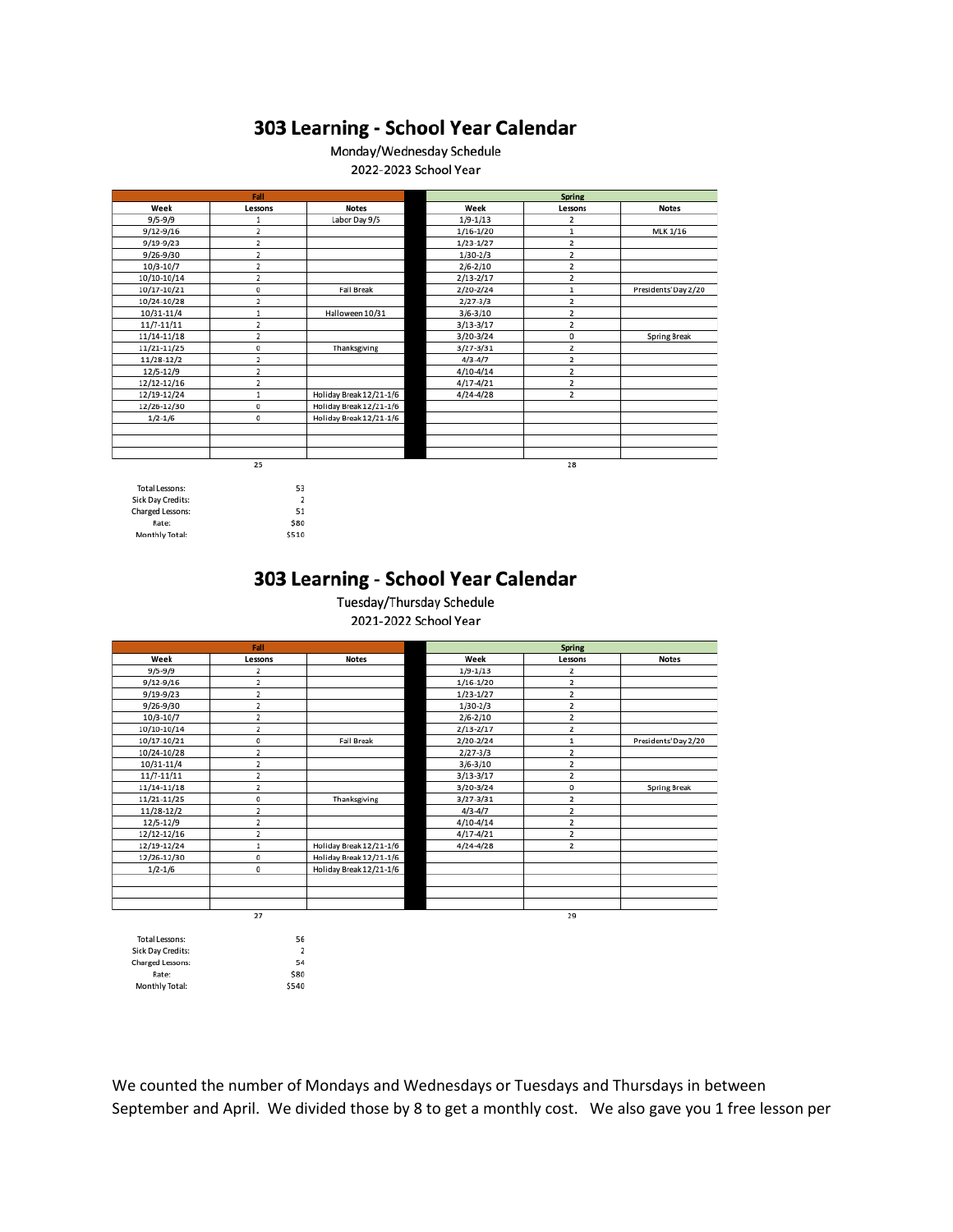semester. This allows for one sick day or snow day to be built into the schedule. If you have no sick days or snow days, then you get a free lesson. You may get up to 2 free lessons in a school year. May and August count as Summer Months. This means we use a pay as you go model for these months. For example, if you sign up for 4 lessons in May you will be billed for 4 lessons. If you sign up for 8 lessons in May, you will be billed for 8 lessons.

#### **Make-up Lessons**

It is our expectation that when we enter into a tutoring relationship, we will both honor that commitment to your child. Good attendance is one of the most important factors in student success.

**Class fees are non-refundable. However, we understand that life happens, and we don't want you to lose your investment. Therefore, we have created 1 complimentary day into each semester. If you have perfect attendance, you will get 2 free lessons a school year. We do not offer any additional make-up lessons or credits. If your tutor needs to cancel a lesson, you will be offered a make-up or a refund.** 

If you do need to cancel a lesson, please be courteous and provide us with as much advanced notice as possible.

#### **Weather Cancelations and School Holidays**

With few small exceptions, we follow the Cherry Creek School District for snow days and holidays. However, we are open during most staff in-service days. If Cherry Creek schools are closed for vacation or weather, we will be closed as well. In the event of a school canceled snow day, we will offer you a make-up or a credit.

#### **Tutor Cancelations**

You will have a regular tutor assigned to you. If your tutor is unable to attend your lesson, we will offer either a credit or a make-up lesson.

#### **How long can I expect my child to be in tutoring?**

The majority of our clients are with us 100-150 lessons. This works out to about 18-24 months.